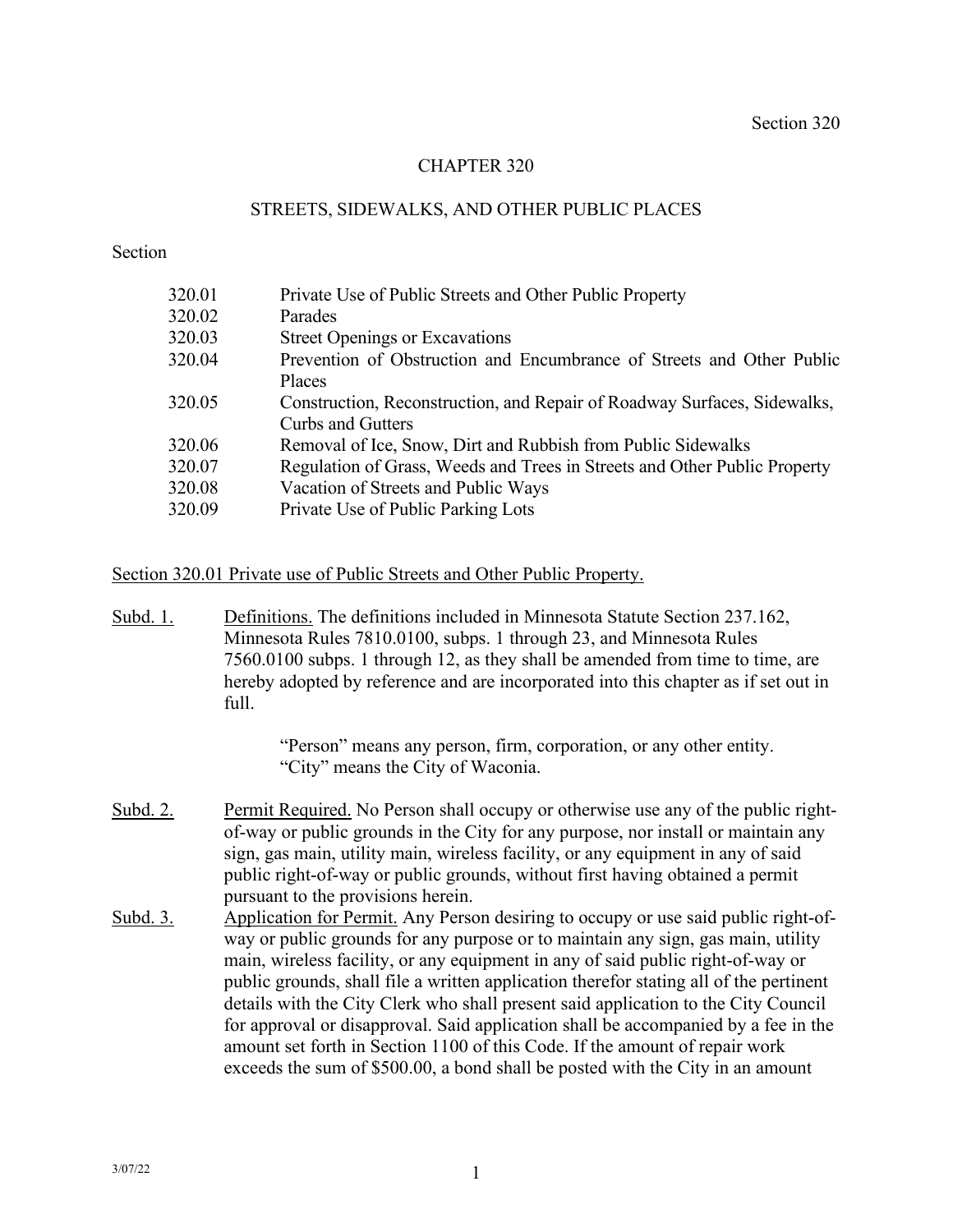established by the City Council after the application has been filed and before the permit is granted.

- Subd. 4. Application Contents. Application for a permit shall contain, and will be considered complete only upon compliance with the requirements of the following provisions:
	- (a) Submission of a completed permit application form, including all required attachments, and scaled drawings showing the location and area of the proposed project and the location of all known existing and proposed facilities, and the following information:
		- (1) Each permittee's name, Gopher One-Call registration certificate number, address and email address, if applicable, and telephone and facsimile numbers.
		- (2) The name, address and email address, if applicable, and telephone and facsimile numbers of a local representative. Current information regarding how to contact the local representative in an emergency shall be provided at the time of application.
		- (3) A certificate of insurance or self-insurance:
			- i. Verifying that an insurance policy has been issued to the permittee by an insurance company licensed to do business in the state of Minnesota, or a form of self-insurance acceptable to the City.
			- ii. Verifying that the permittee is insured against claims for personal injury, including death, as well as claims for property damage arising out of the:
				- a) Use and occupancy of the public right-of-way or public grounds by the permittee, its officers, agents, employees, and permittees, and
				- b) Placement and use of facilities and equipment in the public right-of-way or public grounds by the permittee, its officers, agents, employees, and permittees, including, but not limited to, protection against liability arising from completed operations, damage of underground facilities, and collapse of property;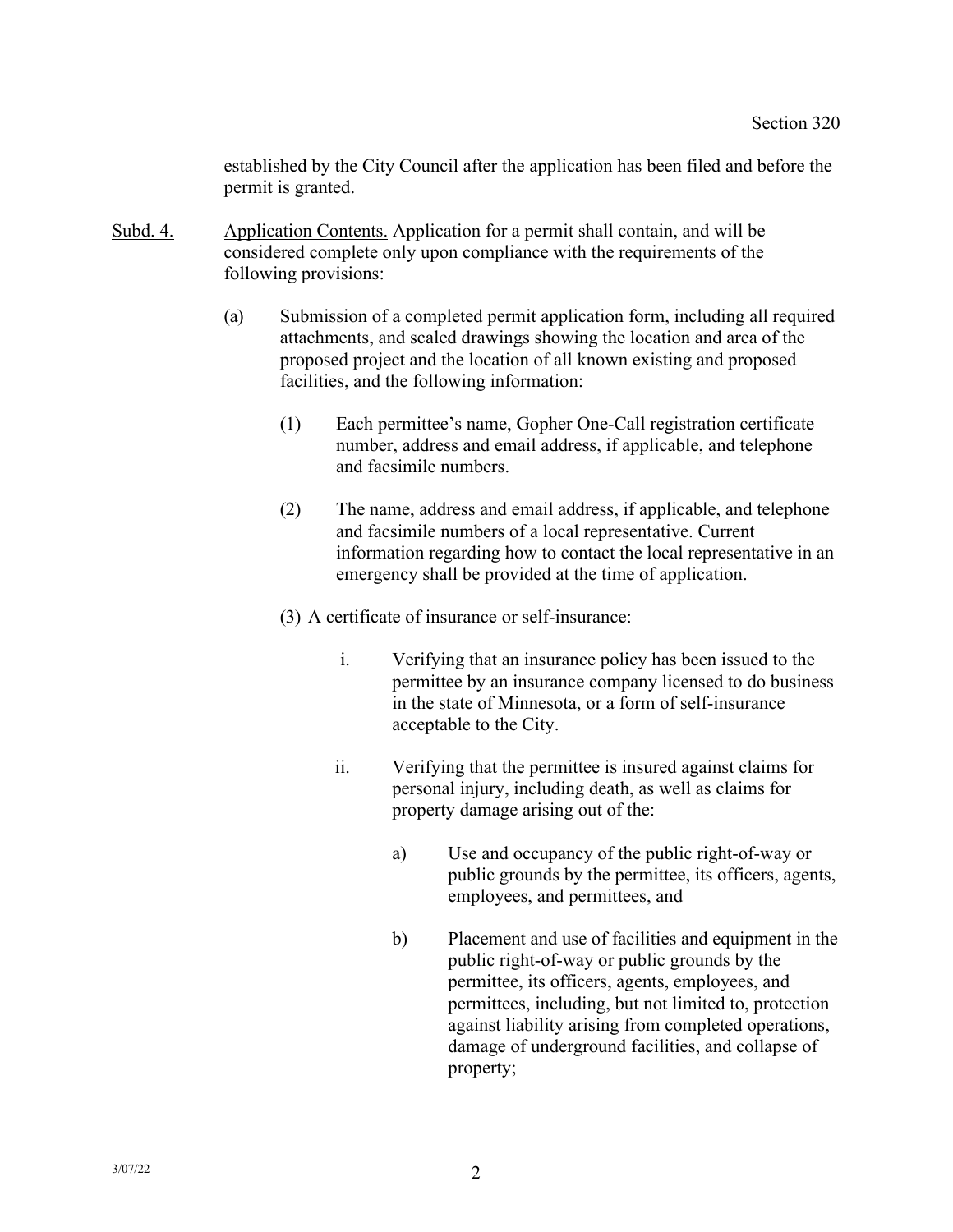- iii. Naming the City as an additional insured as to whom the coverages required herein are in force and applicable and for whom defense will be provided as to all such coverages;
- iv. Requiring that the City be notified 30 days in advance of cancelation of the policy or material modification of a coverage term;
- v. Indicating comprehensive liability coverage, automobile liability coverage, workers' compensation and umbrella coverage established by the City in amounts sufficient to protect the City and the public and to carry out the purposes and policies of this chapter.
- (4) A copy of the actual insurance policies.
- (5) If the Person is a corporation, a copy of the certificate required to be filed under Minnesota Statute, Section 300.06, as recorded and certified to by the Secretary of State.
- (6) A copy of the Person's order granting a certificate of authority from the Minnesota Public Utilities Commission or other applicable state or federal agency, where the Person is lawfully required to have such certificate from said commission or other state or federal agency.
- (7) For small wireless facilities, applications must contain the information required in the Small Wireless Facility Design Guide, available from the City Clerk.
- (8) A Person seeking a permit for a small wireless facility may file one application with the City for up to 15 small wireless facilities provided that all the small wireless facilities in the application:
	- i. are located within a two-mile radius;
	- ii. consist of substantially similar equipment; and
	- iii. are to be placed on similar types of wireless support structures.
- Subd. 5. Small Wireless Facilities. In addition to Subdivision 4, the erection or installation of a wireless support structure, or the collocation of a small wireless facility, shall be subject to the following conditions: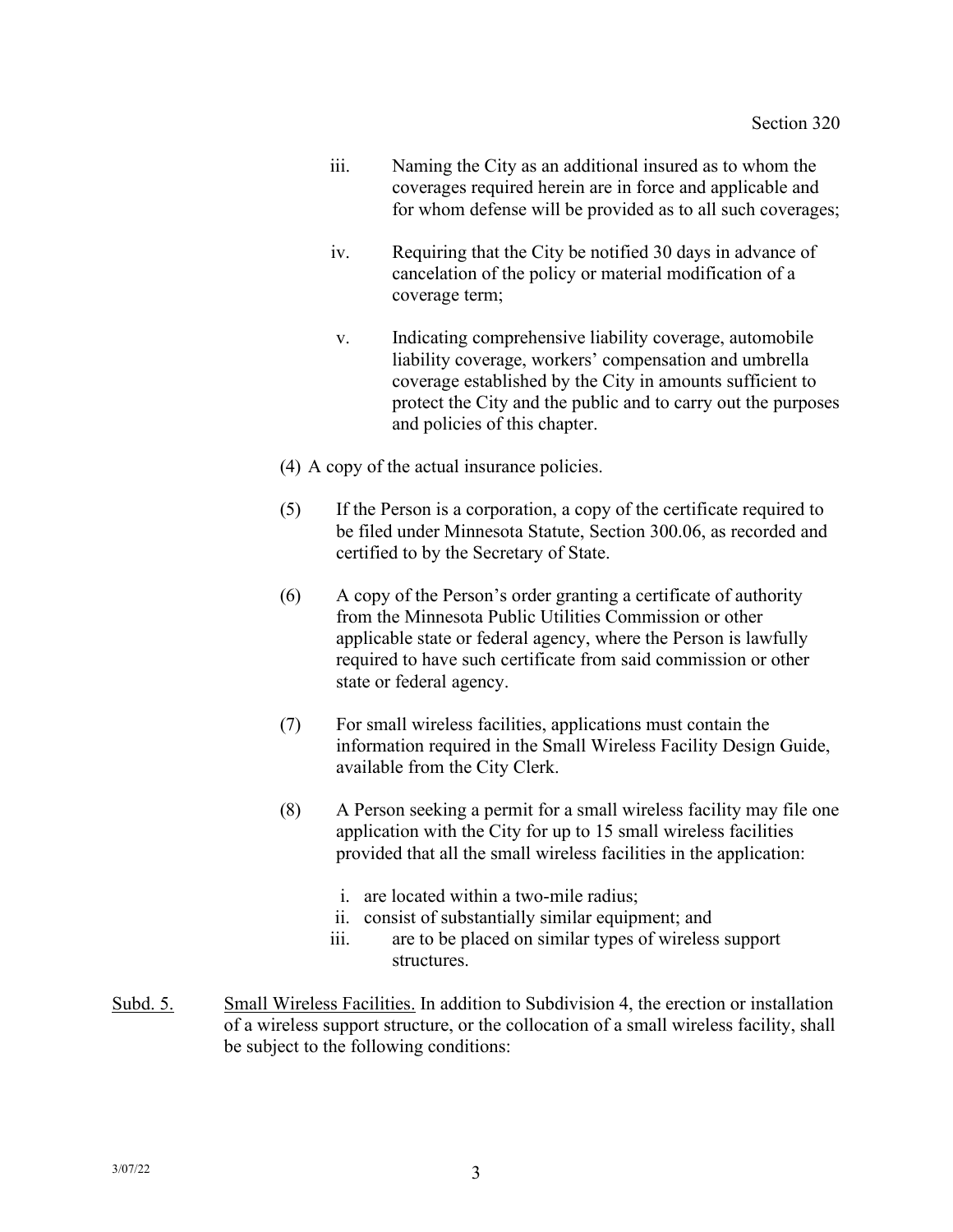- (a) A small wireless facility shall only be collocated on the particular wireless support structure, under those attachment specifications, and at the height indicated in the applicable permit application.
- (b) No new wireless support structure installed with the public right-of-way or on the public grounds shall exceed 50 feet in height without the City's written authorization, and further provided that an applicant may replace an existing wireless support structure exceeding 50 feet in height with a structure of the same height subject to such conditions or requirements as may be imposed in the applicable permit.
- (c) No wireless facility may extend more than 10 feet above its wireless support structure.
- (d) Where an applicant proposes collocation on a decorative wireless support structure, sign or other structure not intended to support small wireless facilities, the City may impose reasonable requirements to accommodate the particular design, appearance or intended purpose of such structure.
- (e) Where an applicant proposes to replace a wireless support structure, the City may impose reasonable restocking, replacement, or relocation requirements on the replacement of such structure.
- (f) The execution of a Small Wireless Facility Collocation Agreement between the applicant and the City that includes terms acceptable to the City.
- Subd. 6. Small Wireless Facility Payment of Rent. For collocations of small wireless facilities attached to a wireless support structure owned by the City, the City can, either in its permit or in a collocation agreement, require annual rental payments and maintenance fees for the small wireless collocation as provided for in Minnesota Statute, Section 237.163, as it shall be amended from time to time. If a small cell facility does not purchase electricity directly from a utility, the City may charge a monthly fee for electricity used to operate a small wireless facility, as provided for in Minnesota Statute, Section 237.163, as it shall be amended from time to time.
- Subd. 7. Permit Fee Not Required. Notwithstanding Subdivision 3, an additional permit fee is not required for routine maintenance of a small wireless facility; for replacement of a small wireless facility with a new small wireless facility that is substantially similar or smaller in size, weight, height, and wind or structural loading than the small wireless facility being replaced; or for installation, placement, maintenance, operation, or replacement of micro wireless facilities that are suspended on cables strung between existing utility poles in compliance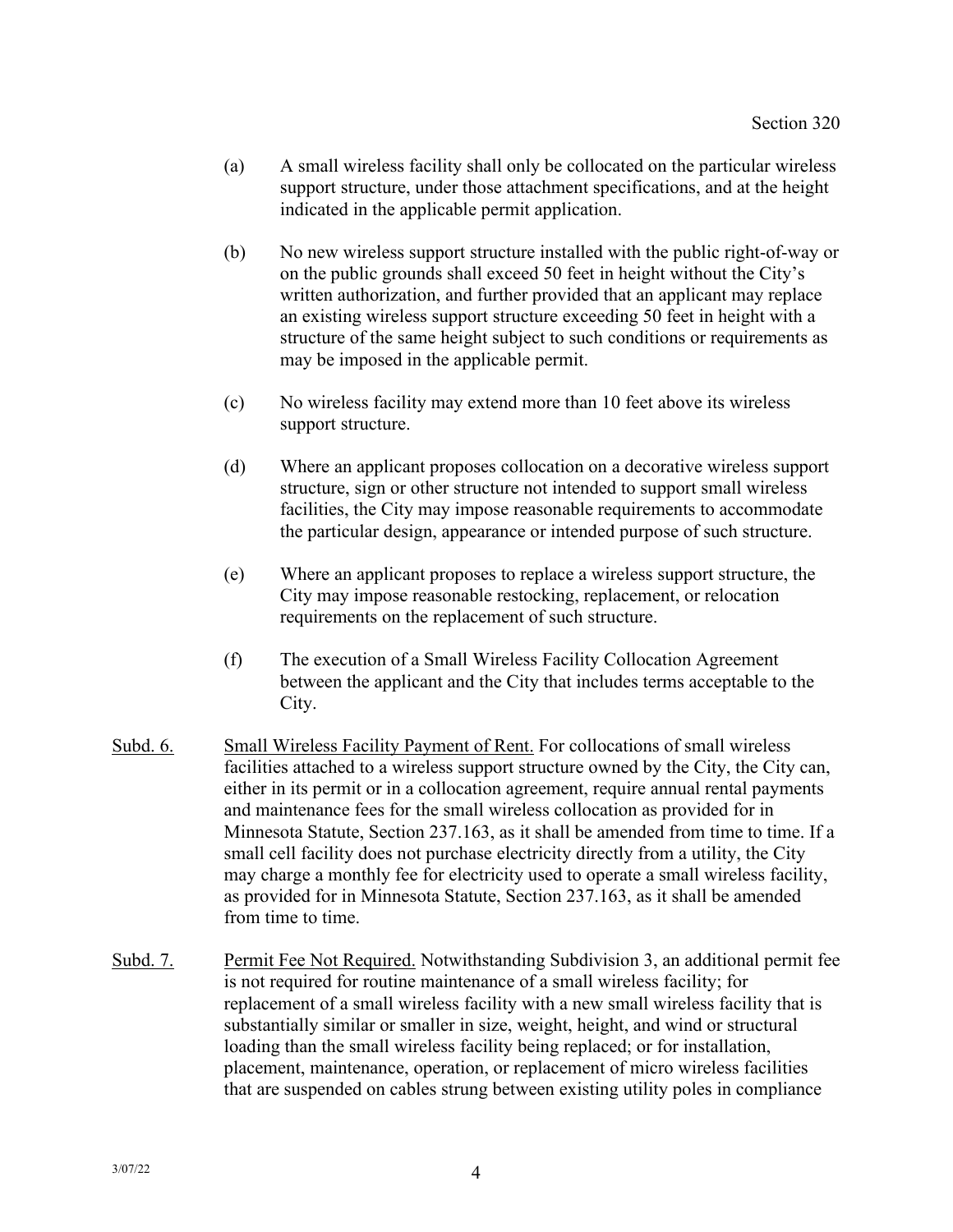with national safety codes. Replacement of a small wireless facility, or the installation, placement, or replacement of micro wireless facilities requires an approved application, as set forth in Subdivision 4.

- Subd. 8. Application Not Required. Maintenance of an existing installation in the public right-of-way or on the public grounds does not require a new permit application under this section. 48-hour notice written must be provided to the City Engineer, or the City Engineer's designee, if any maintenance activity will obstruct the public right-of-way or public grounds, unless an emergency condition exists, in which case notice must be provided to the City as soon as feasible. Maintenance involving any excavation of the public right-of-way or public grounds requires the Person to obtain a permit from the City under the provisions of Chapter 320, Section 320.03.
- Subd. 9. Severability. The provisions of this Section shall be deemed to be severable. The invalidity or unenforceability of any provision shall not impact the validity or enforceability of any other provision of this Section.

## 320.02 Parades.

- Subd. 1. Definition. The term "parade" shall mean any movement of vehicles, persons, or animals, or any combination thereof, which either moves together and as a body so as to in some way impede or affect the free and unobstructed flow of traffic, or which moves so that some part thereof is in violation of one or more traffic laws or regulations of the City of Waconia, if such movement is without a permit as provided hereunder. However, funeral processions shall not be within this definition.
- Subd. 2. Permit Required. Any person or corporation desiring to sponsor or maintain a parade upon any street or other public property within the City of Waconia shall first make application to the City Clerk for a permit therefor. Such application shall be accompanied by a fee as set forth in Section 1100 of this Code, and shall be made at least fourteen (14) days in advance of the date on which such parade is to occur. Each such application shall state the sponsoring organization or individual, the route, the length, the estimated time of commencement and termination, and the general composition of such parade. Each such application shall be executed by the individuals applying therefor or the duly authorized agent or representative of the sponsoring organization.

It shall be unlawful for any person or corporation to sponsor or participate in a parade for which no permit has been obtained as provided herein. Further, it shall be unlawful for any person or corporation to obtain a parade permit and thereafter fail to conduct the parade authorized thereby in accordance with the terms of said permit.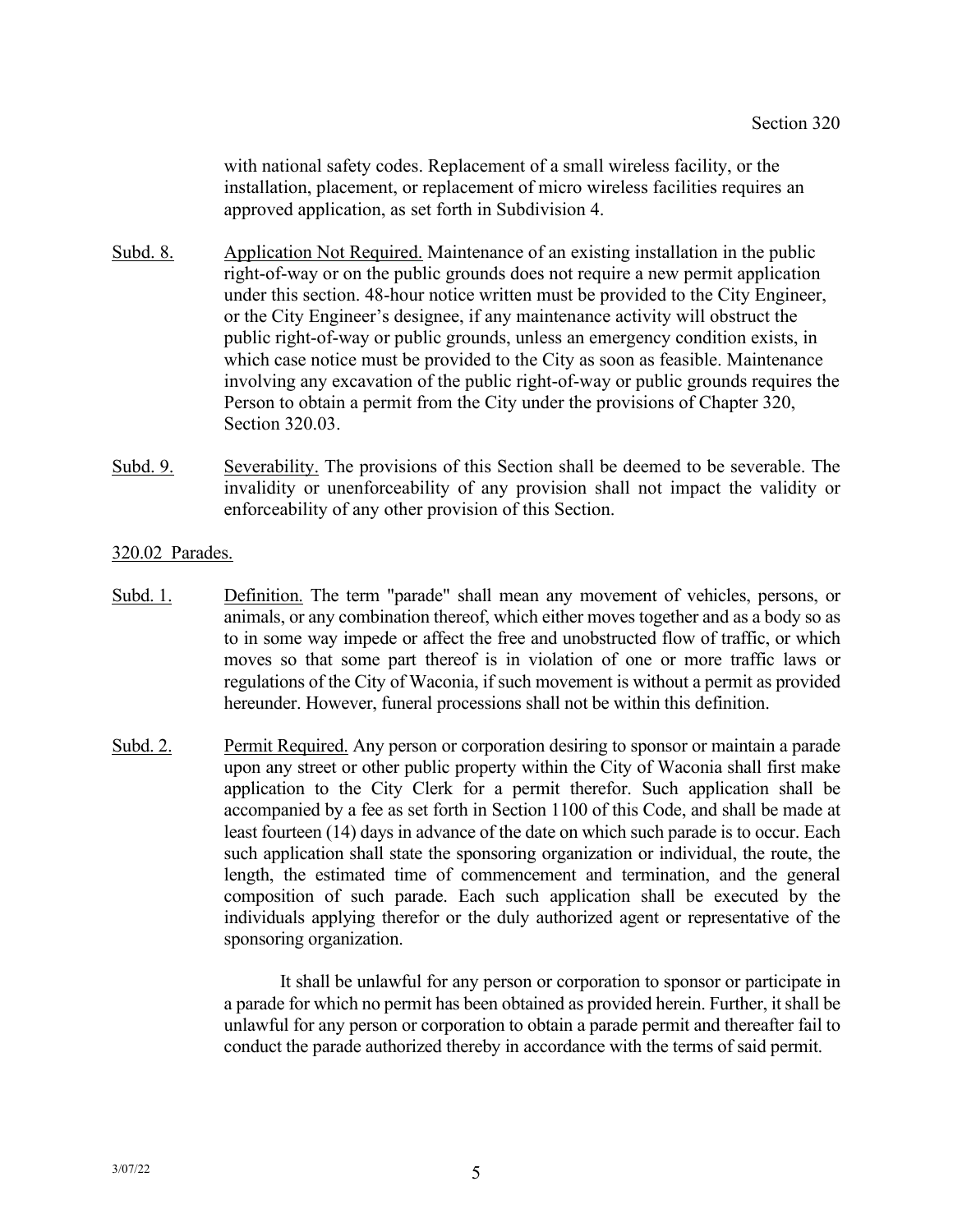Subd. 3. Procedure and Granting of Permit. It shall be the duty of the City Clerk to refer all applications for parade permits to the Chief Law Enforcement officer of the City of Waconia for his consideration. If any state trunk highways are within the route designated in such application, said Chief Law Enforcement Officer shall make all necessary arrangements with the Minnesota Department of Highways for alternate routes or shall take whatever action may be required. If the said Chief Law Enforcement Officer finds that such parade will not cause a hazard to persons or property and will cause no great inconvenience to the public, and if he is able to make arrangements for the necessary direction and control of traffic, he shall endorse his acceptance upon said application and return the application to the City Clerk within seven (7) days of his receipt thereof and the City Clerk shall then issue the permit pursuant to said application. If the said Chief Law Enforcement Officer finds that the parade described in such application is a potential hazard, a substantial inconvenience, or if he is unable to make adequate arrangements for direction or control of traffic, he shall return the same to the City Clerk with his reasons for denial, within said seven (7) day period, and the permit shall not be granted unless all conditions and objections noted by said Chief Law Enforcement Officer are met or removed by the applicant.

# 320.03 Regulation of Street Openings or Excavations.

- Subd. 1. Permit Required. No person, firm or corporation, except a city employee acting within the course and the scope of his employment or a contractor acting within the course and scope of a contract with the City of Waconia, shall dig, make, or cause to be made any excavation of any kind for any purpose in, nor carry away any stone or earth from any street, alley, or public property in this municipality without first having secured a permit therefor pursuant to the provisions hereof.
- Subd. 2. Definition. The term "excavation" shall mean any digging, trenching, cutting through, or like work whereby the existing surface of the street, alley or public property is interfered with or disturbed.
- Subd. 3. Application for Permit. Any person desiring to make any kind of excavation in any street, alley, or public property of this municipality shall make a written application for such purpose at the office of the City Clerk, said application to be accompanied by the required permit fee and deposit as set forth in Section 1100 of this Code.
- Subd. 4. Procedure and Granting. Upon filing of such application and after payment of the aforesaid fee, the application shall be referred to the City Engineer for determination as to the need for such excavation. In the event the City Engineer shall determine that such excavation is necessary and expedient, he shall instruct the City Clerk to issue a permit therefor in writing. However, the City Clerk shall not issue any permit pursuant to this Ordinance until the applicant has furnished the City Clerk with a duplicate written and signed statement from all affected utility companies showing whether or not any underground installations of such utilities will be crossed or in any manner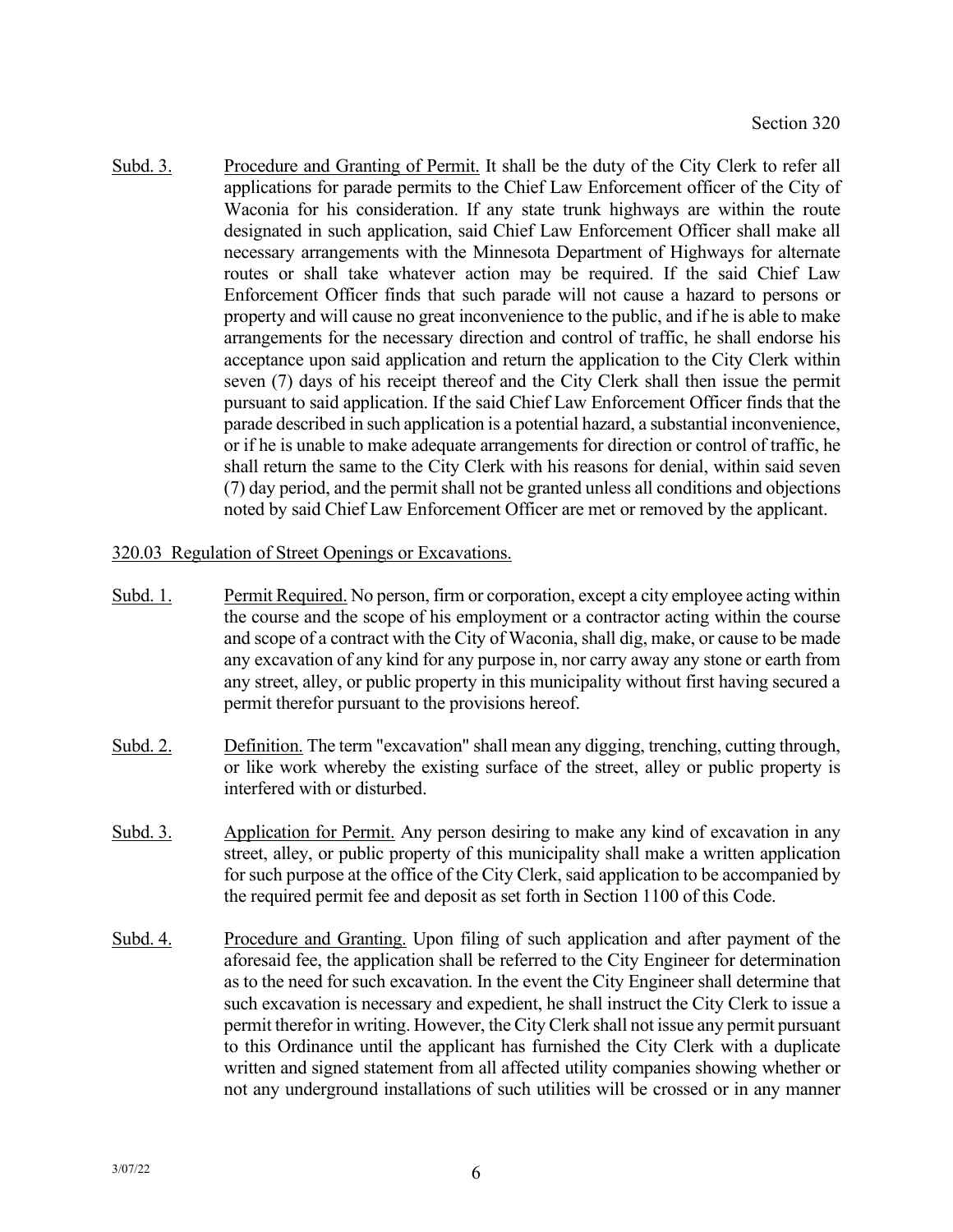affected by the proposed excavation, and if affected, said statement shall certify that the utility or utilities have advised and warned applicant of any danger, actual or potential, from its or their installation at any place or places where excavation is proposed to be made.

In the event any dangerous condition may be encountered by such excavation in connection with any utility or utilities, the applicant shall agree in writing that he will not undertake excavation work at such dangerous point or points without having a representative of the utility or utilities involved present at the time such work is actually performed.

- Subd. 5. Expiration. Any permit issued under this ordinance shall expire at the end of thirty (30) days from the date of issuance thereof unless the excavation work involved has been commenced.
- Subd. 6. Refund of Deposit. The deposit required for street openings or excavations will be refunded to the original applicant upon approval by the Public Works Director that restoration of the public property was completed satisfactorily. If such restoration is performed by the City, the cost of the restoration will be withheld from the deposit. If the costs exceed the amount of the deposit, the remaining amount will be billed by the City to the applicant and/or abutting property owner, and payable within 30 days of the date of the billing. If such billing is not paid, the amount outstanding, plus finance charges will be reported to the City Council to obtain its approval thereof. When such certificate has been approved, it shall be extended as a special assessment against such abutting land and such special assessment, shall, at the time of certifying taxes to the County Auditor, be certified for collection in the same manner as other special assessments are certified and collected pursuant to the provisions of Minnesota Statutes, Section 429.101.

#### 320.04 Prevention of Obstruction and Encumbrance of Streets and Other Public Places.

Subd. 1. Obstructions Prohibited. No person, except under a proper building permit issued by the Building Inspector and/or Zoning Administrator, shall erect, build, set-up, keep or maintain any house, store, shop, or other structure in or upon any sidewalk, street, avenue, alley or other public thoroughfare in this municipality. Further, it shall be unlawful for any person to leave, deposit, or place any boxes, merchandise, timber, planks, boards, shingles, barrels, bricks, stones, trucks, wagons, automobiles, boats, or vehicles of any sort, in or upon any street, alley, sidewalk, or other public place within the City of Waconia. It shall also be unlawful for any person to place, throw, or cause to be placed or thrown upon any of said places any broken glass, tacks, nails, or other sharp or dangerous substances, the presence of which would be likely to cause injury to pedestrians or vehicles, or for any person to sweep, place, or throw from any building into any street, avenue, or alley of the City of Waconia any dust, sweepings, shavings, ashes, or any refuse of any kind whatsoever, or to place in any sewer, drain,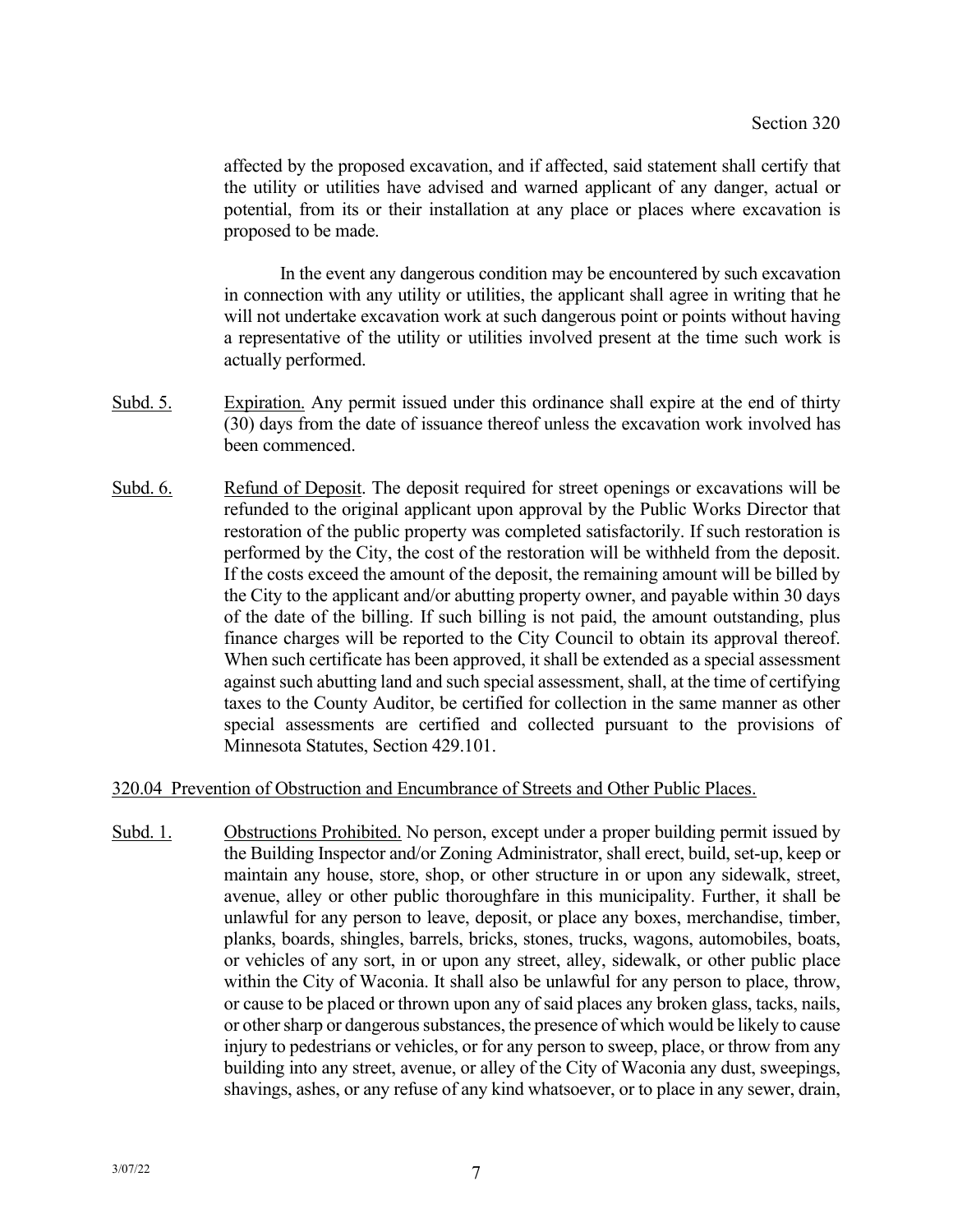catch basin, manhole, or gutter in any such places any obstruction to the flow of water in such sewer, drain or catch basin.

- Subd. 2. Removal of Obstructions or Encumbrances. When any obstruction or encumbrance of any kind shall be put, placed, or left on any street, sidewalk, alley, or public thoroughfare in this municipality contrary to the provisions of this Ordinance, the Building Inspector and/or Zoning Administrator or any police officer shall notify the person who put, placed or left such obstruction or encumbrance on such street; sidewalk or other public thoroughfare and the owner of the abutting property, if they are not the same person, to immediately remove the same. If such person fails or refuses to remove such obstruction or encumbrance within a reasonable time, such obstruction or encumbrance may be removed by municipal employees, which employees shall make an itemized account of the expenses, if any, incurred by reason of such removal and shall verify such account and file it with the City Clerk. Such expense shall be paid out of the general fund of this municipality and may be recovered from the owner of such materials by sending an invoice to said person, and upon counsel order by a civil suit.
- Subd. 3. Animals. It shall be unlawful for any person to ride, drive, or leave any horse, mule, cow, or any similar domesticated animal along or across any sidewalk, curb, or gutter in the City of Waconia, unless otherwise provided under Section 320.02 of this Code.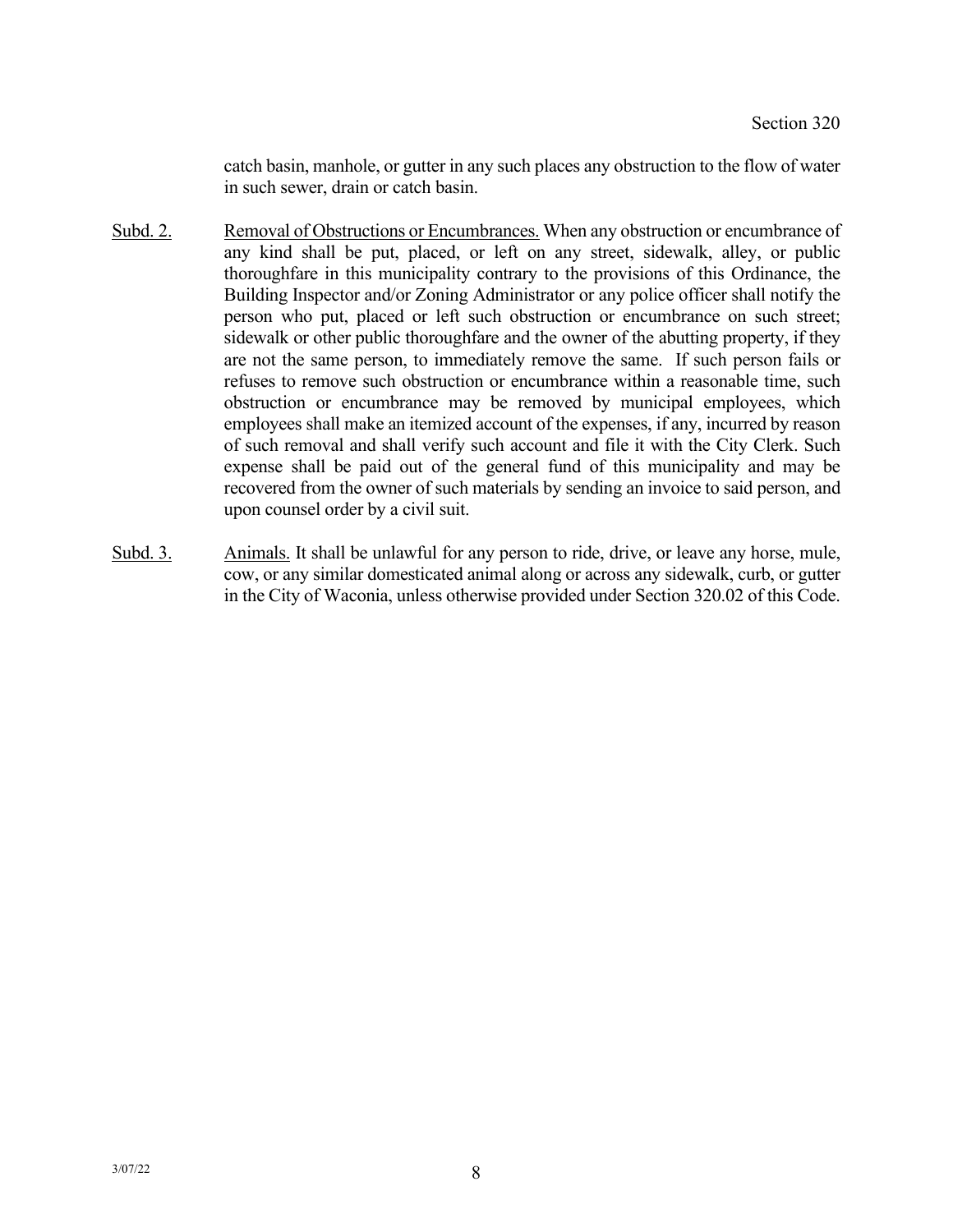- Subd. 4. Water Spouts. It shall be unlawful for any person to maintain a water spout on any building owned or occupied by him in such a manner that the water passing from such water spout shall fall upon or shall necessarily have to be carried across adjacent property. It shall also be unlawful for any person owning property within the City of Waconia to construct water spouts so that the water passing through such water spouts shall be let across the sidewalks of the City of Waconia except where there are provided proper outlets leading from such premises to the street gutters.
- Subd. 5. House or Building Moving. It shall be unlawful for any person, firm, or corporation except a licensed house mover, properly licensed pursuant to Chapter 540 of this Code, to move any building upon any public highway within the City Limits of the City of Waconia.
- Subd. 6. Signs and Awnings. It shall be unlawful for any person within the City of Waconia to erect, build, set up, place or keep any sign or wooden awning over any street or sidewalk in the City of Waconia at a height less than eight feet from and above such street and sidewalk. Further, it shall be unlawful for any person within the City of Waconia to erect, build, place, or keep any cloth awnings over any street or sidewalk in said City at a height less than six and one-half feet above such street or sidewalk.
- Subd. 7. Outdoor Display. It shall be unlawful for any person within the City of Waconia to place or permit to be placed upon or over any sidewalk in the City of Waconia or suspend over any streets or sidewalks in said City, any goods, wares, or merchandise for sale, show, or otherwise, beyond the front line of said lot, unless a permit has been obtained in accordance with the provisions of Section 320.01 of this Code.

# 320.05 Construction, Reconstruction and Repair of Roadway Surfaces, Sidewalks, Curbs and Gutters.

- Subd. 1. Duty of Property Owners. It is the duty of all owners of land abutting on any street or avenue in the City of Waconia to construct, reconstruct, and maintain in good repair sidewalks, curbs, and gutters along any such street or avenue in accordance with the regulations hereinafter set forth. Abutting or affected property owners may contract for, construct, or reconstruct, roadway surfacing, sidewalks, curbs, or gutters in accordance with the regulations hereinafter set forth.
- Subd. 2. Permit Required; Procedure and Granting Thereof. It shall be unlawful for any person to construct, reconstruct, or repair any roadway surface, sidewalk, curb, or gutter, in any street or other public property within the City of Waconia without first obtaining a permit in writing therefor from the City Engineer and/or Zoning Administrator. Application for such permit shall be made on forms approved and provided by the City Clerk and shall sufficiently describe the contemplated improvements, the contemplated beginning date of such work, and the length of time required to complete the same, provided, however, that no permit shall be required for any such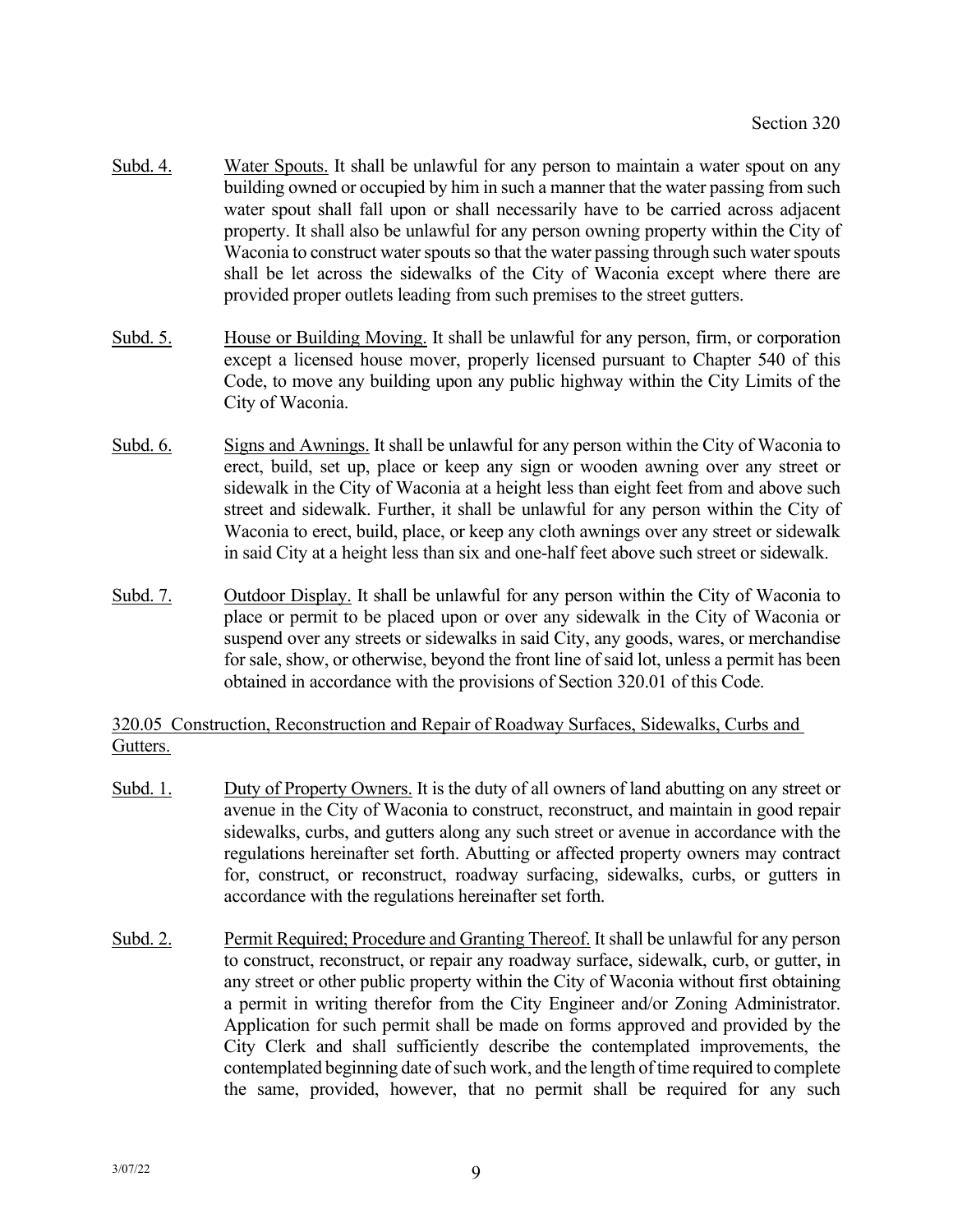improvement ordered by the City Council. All applications shall be referred by the building inspector to the city engineers and no permit shall be issued until approval has been received from such department. All such applications shall contain an agreement by the applicant to be bound by this Ordinance and plans and specifications consistent with the provisions of this Ordinance and the recommendations of the City Engineers shall also accompany the application. A permit from the City shall not relieve the holder from liability for damages to the person or property of another caused by such work.

- Subd. 3. Specifications. All construction, reconstruction, and repair of roadway surfaces, sidewalks, curbs, or gutters shall be performed strictly in accordance with the specifications and standards provided by the city engineers.
- Subd. 4. Duty of Building Inspector. The Building Inspector shall inspect such improvements as deemed necessary or advisable. Any work not done according to the applicable specifications and standards shall be removed and corrected at the expense of the permit holder. Any work performed hereunder may be stopped by the Building Inspector if found to be unsatisfactory or not in accordance with the specifications and standards provided. However, this Section shall not impose upon the City of Waconia a continuing responsibility to inspect or supervise such work.
- Subd. 5. Action by City Council. Whenever the City Council shall deem it necessary or advisable that any sidewalks, curbs, or gutters shall be constructed, reconstructed, or repaired, it may, by Resolution, order the owner of such premises to cause such construction, reconstruction, or repair to be made forthwith in accordance with this Ordinance. A duly certified copy of such Resolution shall be served upon the owner of such premises and shall describe with specificity the construction, reconstruction, or repair to be made. If the owner of such premises shall fail to make such construction, reconstruction, or repair within four (4) weeks from the time of service of such Resolution upon him, the City Council may proceed to cause such construction, reconstruction, or repair to be made and to assess the cost thereof against the premises, such assessment to be collected in the same manner as provided for the collection of special assessments, pursuant to the provisions of Minnesota Statutes, Section 429.101.

# 320.06 Removal of Ice, Snow, Dirt, and Rubbish from Public Sidewalks.

Subd. 1. Public Nuisance. All snow, ice, dirt, or rubbish remaining upon public sidewalks within the City of Waconia more than twelve hours after its deposit thereon is hereby declared to constitute a public nuisance and shall be removed by the owner or tenant of the abutting private property within twelve hours after such snow, ice, dirt, or rubbish has been deposited thereon.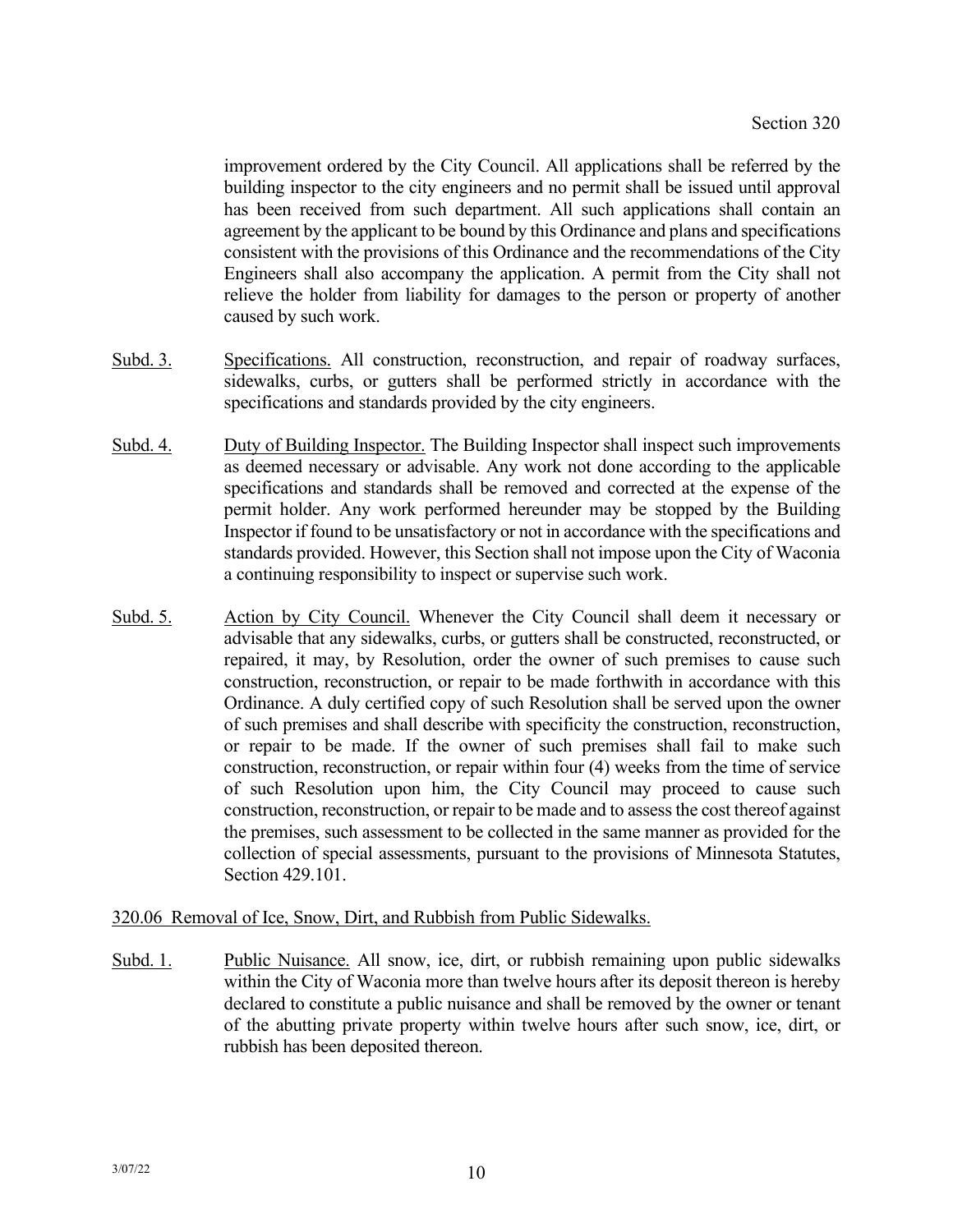- Subd. 2. Removal. The City of Waconia, upon notice thereof, may cause to be removed from all public sidewalks, beginning 24 hours after snow, ice, dirt, or rubbish has been deposited thereon, all such matter which may be discovered thereon, and the Clerk shall keep a record of the cost of such removal and the private property adjacent to which such accumulations were found and removed and shall report same to the Council for action at its next regular meeting.
- Subd. 3. Assessment of Costs. The City Clerk shall, upon direction from the City Council, and on receipt of the information provided for in the preceding Section, extend the cost of such removal of snow, ice, dirt or rubbish as a special assessment against the lots or parcels of property abutting on the sidewalks which were cleared pursuant to this Ordinance and pursuant to the provisions of Minnesota Statutes, Section 429.101. Such special assessment shall, at the time of certifying taxes to the County Auditor, be certified for collection as other special assessments are so certified and collected. Alternatively, the City Clerk shall, upon direction from the City Council, bring suit in a Court of competent jurisdiction to recover the cost of such clearing and the costs and disbursements of said suit.
- Subd. 4. Snow. It shall be unlawful for any person, not acting under specific direction from the City, to remove snow from private property or alleys and to place the same upon a public street or other public property in such quantity, or in such manner, as to cause a hazard to travel, without adequate arrangement for the immediate removal thereof. Any person violating this Subdivision shall be subject to an assessment equal to actual costs incurred while on site plus administrative fee for snow removal according to the adopted fee schedule in Chapter 1100 in order to reimburse the City for the cost of removing such snow from the public street or other public property. Such assessment shall be payable within 30 days of the date of billing by the City and, in default of payment, shall be extended as a special assessment against the property from which such snow was removed. Such special assessment shall, at the time of certifying taxes to the County Auditor, be certified for collection as other special assessments are so certified and collected. Alternatively, the City Clerk shall, upon direction from the City Council, bring suit in a Court of competent jurisdiction to recover such assessment and the costs and disbursements of said suit.

#### 320.07 Regulation of Grass, Weeds, and Trees in Streets and Other Public Property.

- Subd. 1. Control of Trees and Grass Plants. The City of Waconia shall have control and supervision over all trees, shrubs, and other similar plants located upon, or overhanging all streets, or other public property.
- Subd. 2. Permit Required. It shall be unlawful for any person to remove any tree which is located upon public property, including rights-of-way, without first obtaining a permit therefor in writing from the City Council. Each application shall be accompanied by a fee in the amount set forth in Section 1100 of this Code.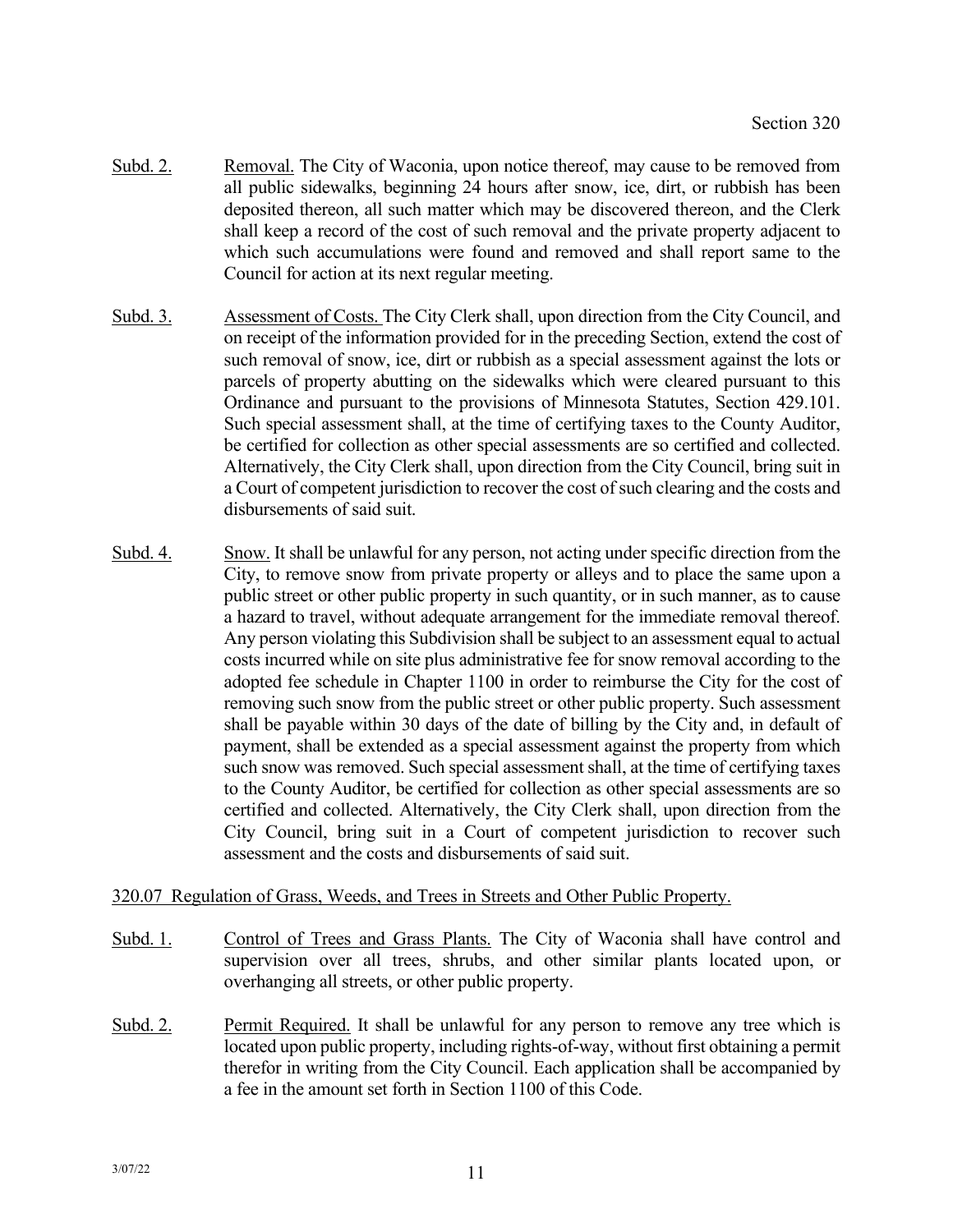- Subd. 3. Duty of Property Owners to Cut Grass and Weeds and Maintain Shrubs and Trees. Every owner of property abutting upon any street shall cut any grass or weeds growing thereon from the line of such property nearest to said street to the center of such street. If such grass or weeds shall attain a height in excess of four inches it shall be prima facie evidence of a failure to comply with this Subdivision. Every owner of property abutting on any street shall, subject to the provisions herein requiring a permit therefor, trim, cut and otherwise maintain all trees and shrubs from the line of such property nearest to such street to the center of such street.
- Subd. 4. Grade and Obstruction in Areas Reserved for Sidewalks. It shall be unlawful for any person to plant any tree, shrub, or any similar plant, or to place any structure or obstruction whatsoever in any area reserved for a sidewalk within the City of Waconia.
- Subd. 5. City May Order Work Done. The City of Waconia may, in cases of failure to comply with the provisions of this Section, cause such work to be performed by employees of the City, and shall keep an accurate account of the cost thereof for each lot, piece, or parcel of land abutting upon such street.
- Subd. 6. Assessment. If such maintenance work is performed by the City as set forth in the foregoing Subdivision, the City Clerk shall compute the cost attributable to each lot, piece, or parcel of abutting land and shall, at the next regular meeting of the City Council, report such cost to the Council and obtain its approval thereof. When such certificate has been approved, it shall be extended as a special assessment against such abutting land and such special assessment, shall, at the time of certifying taxes to the County Auditor, be certified for collection in the same manner as other special assessments are certified and collected pursuant to the provisions of Minnesota Statutes, Section 429.101.

320.08 Vacation of Streets and Public Ways.

- Subd. 1. Procedure for Vacation. The City Council may, by Resolution, vacate any street, alley, public grounds, public way, publicly owned utility easement or boulevard reserve, or any part thereof, on its own motion or on petition of a majority of the owners of land abutting on the street, alley, public grounds, publicly owned utility easement, boulevard reserve, or part thereof, to be vacated pursuant to the provisions of Minnesota Statutes Section 412.851.
- Subd. 2. Petition for Vacation and Fees. A petition for vacation of any street, alley, public grounds, public way, publicly owned utility easement or boulevard reserve, or any part thereof, shall be filed with the City Clerk and shall be accompanied by payment of a filing fee in the amount set forth in Section 1100 of this Code. In addition to the filing fee, the petitioner or petitioners shall be responsible for all expenses incurred by